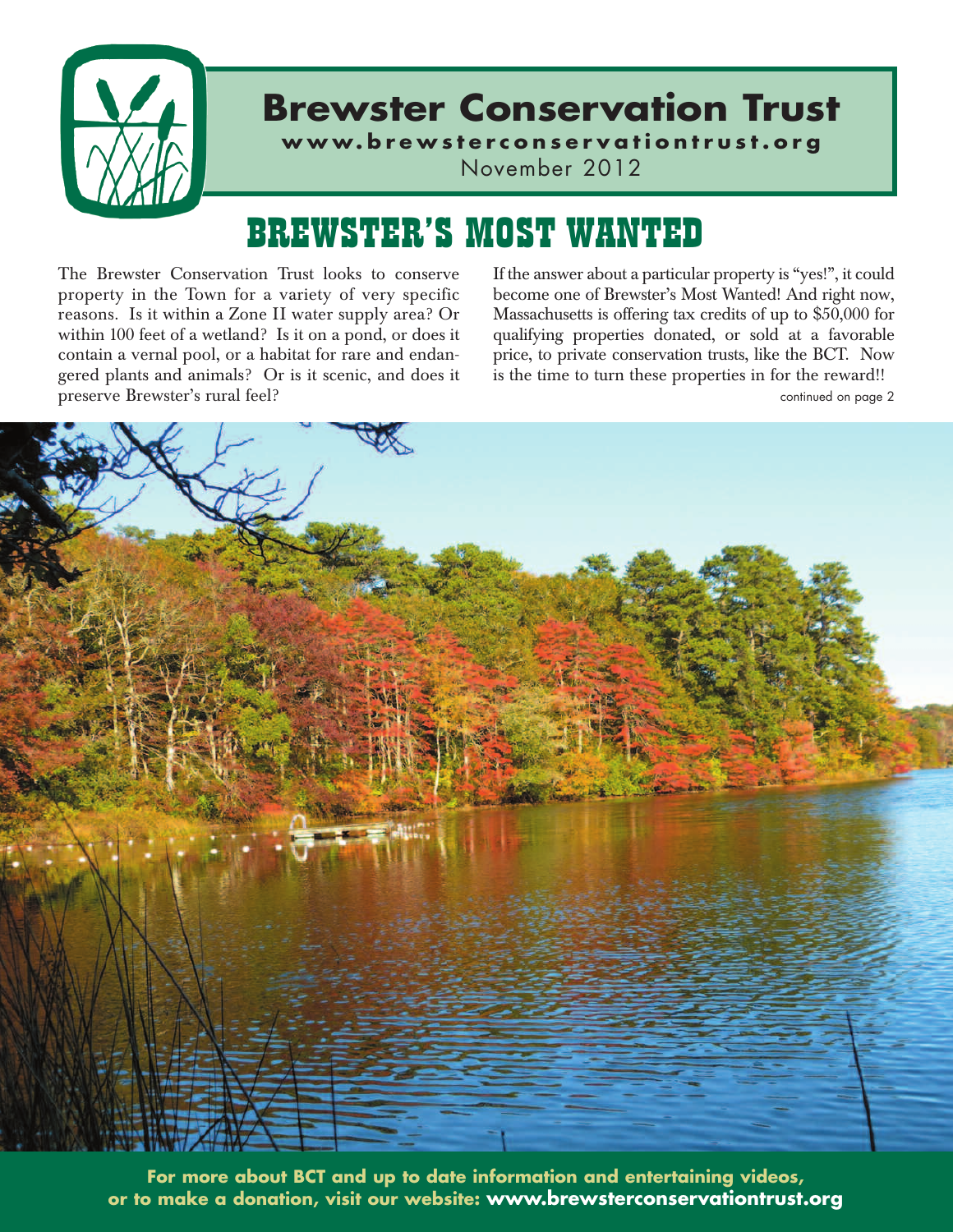## **BREWSTER'S MOST WANTED** (cont'd from page 1)

#### **Pond Frontage**

Land fronting on ponds is the most critical to the preservation of water quality in Brewster, both for pond ecosystems and for drinking. The BCT's Priority Ponds Project has made the acquisition and conservation of properties on ponds at the top of the Most Wanted list. At present, the Brewster Conservation Trust has acquired 19 pond front properties and placed another 7 under conservation. All available pond frontage is on Brewster's Most Wanted list!



Paine's Creek Marsh

#### **Swamps, Bogs, and Marshes**

We've got 'em all! Brewster's wetlands come in a variety of shapes and sizes. Our marshes, salt and fresh, are open, have relatively few trees, and are wet all the time. Because Brewster used to be Cranberry Central, there are now many deserted cranberry bogs that still hold water and provide unique habitats. And swamps abound, providing a place to live for hundreds of species. All three wetland types are important not only because they provide a home for wildlife, but because they're open windows on the Monomoy Lens – our drinking water – and need protection from development. If you have one of these on a piece of property, now is the best time to put a conservation restriction on it – and go for the State tax credit.

#### **Vernal Pools**

These are temporary pools of water that are dry for some part of the year. They fill with the winter rains or snowmelt, hence the name 'vernal' or springtime pools. Because they're devoid of fish, vernal pools are critical breeding ground for wood frogs, spade-foot toads, spotted salamanders, mole salamanders, fairy shrimp, and a whole host of special plants and insects. Sometimes ducks use them to lay their first clutches of the year. The State is trying to identify and certify vernal pools, so if you have a piece of property with a vernal pool, it's on Brewster's Most Wanted list.

#### **Special Habitats**

When Cape Cod was made by the great glaciers of the last Ice Age, the edge of one glacier sat right along the shore of Cape Cod Bay, towering over the present string of Bayside towns, from Sandwich to Orleans. It created a type of landscape known as "glacial moraine", identified by a kind of terrain known as "knob and kettle". It's characterized by deep holes surrounded by high ridges. This unique geological formation is often special habitat, for rare stands of beech trees, or plants like lady's slippers, wintergreen, and carnivorous pitcher plants, and provides sanctuary for birds and wild animals. Not to mention that a kettle hole is a 16,000-year-old Ice Age artifact. All of which puts this kind of property on the Most Wanted list, too.



You have already helped BCT protect over 800 acres of open space in Brewster. **Where are they? Find out at www.brewsterconservationtrust.org** Visit the interactive map of BCT properties. Click on the map just below

the home page banner and explore details of each BCT property. Find the properties that are near you!

#### **DONATE NOW! BCT HAS A LOT TO DO!**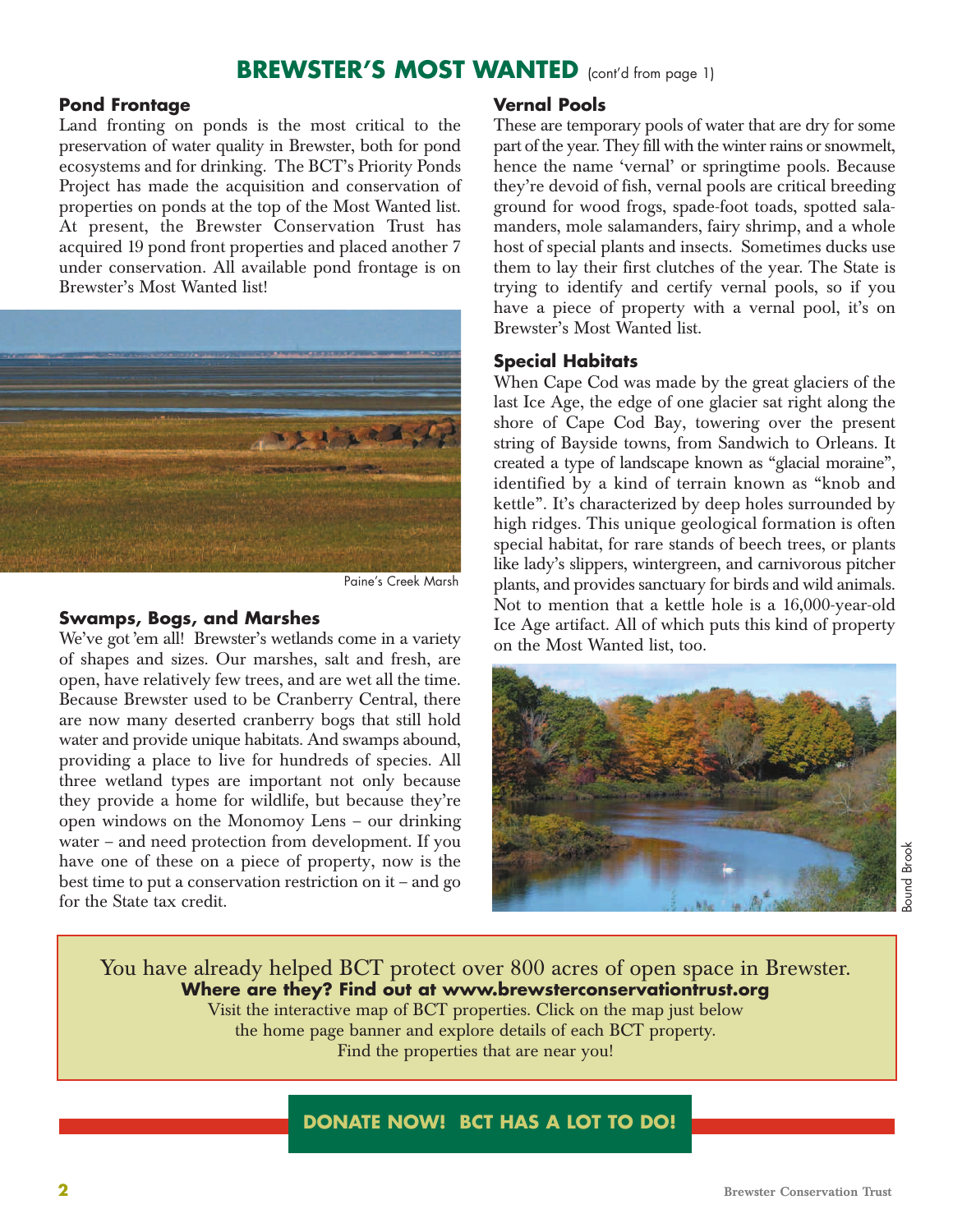

## **PRESIDENT'S MESSAGE**

When Frances Nickerson saw something that needed to be done, she did it. The Minnesota girl who married into Brewster's

Nickerson family gave her heart to Brewster. She served on the Board of Health and the Planning Board, was president of the Brewster Ladies' Library Association and the Brewster

Conservation Trust. She opened her "private" beach to any who wanted to use it, and she donated beach and upland property to BCT to be used by the public forever. Fran also assured that her generosity will continue through bequests made at her death to



benefit the causes important to her – and to all of Brewster.

Mary Louise and Ruth Eddy were stalwarts in Brewster, serving as volunteers and town officials in the town where their family had deep roots. They were active members of BCT. They donated land that includes the Community Gardens and the Eddy Sisters Trail. And they established a trust that since their deaths continues to make annual gifts to support natural resources and other causes they embraced during their lifetimes. Like Fran, their gifts continue to improve the community they supported.

You, too, can make a difference. A gift made in your Will or estate plan allows the Brewster Conservation Trust to continue the work you support.

While some are able to be munificent in their generosity, modest gifts also make a difference. Imagine how much good could be done if each of us remembered BCT in our Will. Leave a legacy to enhance the quality of life in Brewster. Make your legacy a living memorial to the land you call home. Make a difference that will live after you. Leave a legacy so future generations will know you cared.

Peter Johnson

## **PLAN AHEAD TO LEAVE A LEGACY**

While many of the changes to the federal estate tax structure are still up in the air until the new Congress is seated, it is always wise to consider an estate plan for you or your family that includes an allowance for land conservation if you own valuable property. Assets removed from the value of your estate lowers the potential taxable amount of the estate. Check with your attorney about adding a codicil (clause) to your will that leaves land or other assets to BCT and see our website: Support BCT.



## **WHAT A YEAR IT HAS BEEN**

#### **In 2012 YOUR contributions have enabled BCT to:**

**✔** Complete eight open space projects for a total of 26 acres

- received gifts: 2 new conservation restrictions
- won at auction 6.4-acre parcel of beech forest on Greenland Pond
- received gift of buildable lot on Tubman Road
- **✔** Host two workshops for landowners to educate them about the new state tax credit for land conservation
- **✔** Facilitate one of the first state tax credits for land conservation of a 2 acre parcel abutting other conservation land near Nickerson State Park
- **✔** Dedicate the Eddy Sisters Trail, our first official nature trail, about one-third of a mile
- **✔** Organize the first Brewster Conservation Day, partnering with the Town's environmental departments
	- 8 different walks
	- Kayak trip
	- Exhibits at Drummer Boy Park attracted several hundred visitors

**✔** Help fund an analysis of Town lands that were thought to be protected open space, but lacked the proper dedication.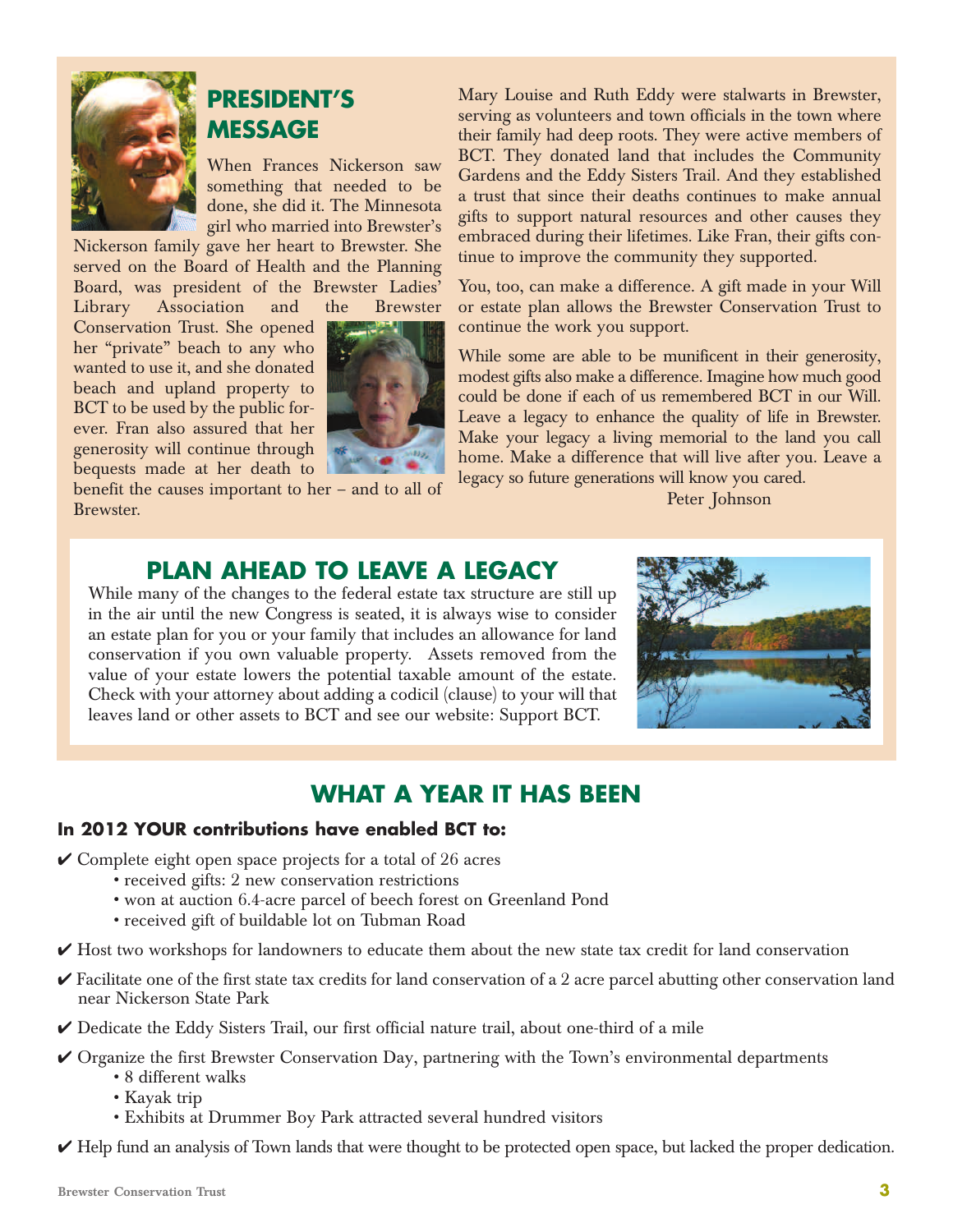

## GREENLAND POND BEECH FOREST

The Brewster Conservation Trust has its eyes on conserving wetlands – pond frontage, swamps, marshes, streams, vernal pools – any property that will help Brewster hold the line on water quality and ecology. We usually look for donations or bargains; but every so often, something so special and unusual comes along that we have to respond – and act.

In 2011, owners of 6.4 acres on Greenland Pond approached BCT with an offer to sell a parcel capable of supporting two houses – but the asking price was too steep for our treasury.

The property has 66 feet of frontage on Greenland Pond, so the purchase further protects the pond. The land rises quickly from the edge of the pond into upland where the stands of beech trees are striking.

American beeches were here when the first settlers arrived. They were desirable hardwood, so most were cut and used. A stand of beeches today may be remnants of a bygone ecological era, an echo from a pre-European Cape Cod.

So, BCT waited and learned this summer that the land would go to "absolute auction," meaning no bid was too small. BCT decided that the importance of this parcel for its rare beech forest habitat and protection of the pond watershed required us to bid.

On a bright August morning on the landing at Greenland Pond, the tension grew in the small group present as the auctioneer read off the rules. Beachgoers wandered over to see what the commotion was all about. The BCT was represented by Peter Johnson and advisor Mark Robinson.

Mark and Peter gulped as the bids quickly moved past \$150,000 but then stalled at \$200,000. Several bidders dropped out, leaving just BCT and one real estate speculator. The bidding went quickly, settling at \$222,000. Then the speculator turned, shrugged, and said, "I'm out." BCT had won the bid! The beautiful beech forest rising from the edge of Greenland Pond is preserved forever!

With access to a little capital, BCT c a n j u m p o n opportunities s u c h a s t h e Greenland Pond Beech Forest and not miss out when the land is important enough to preserve.

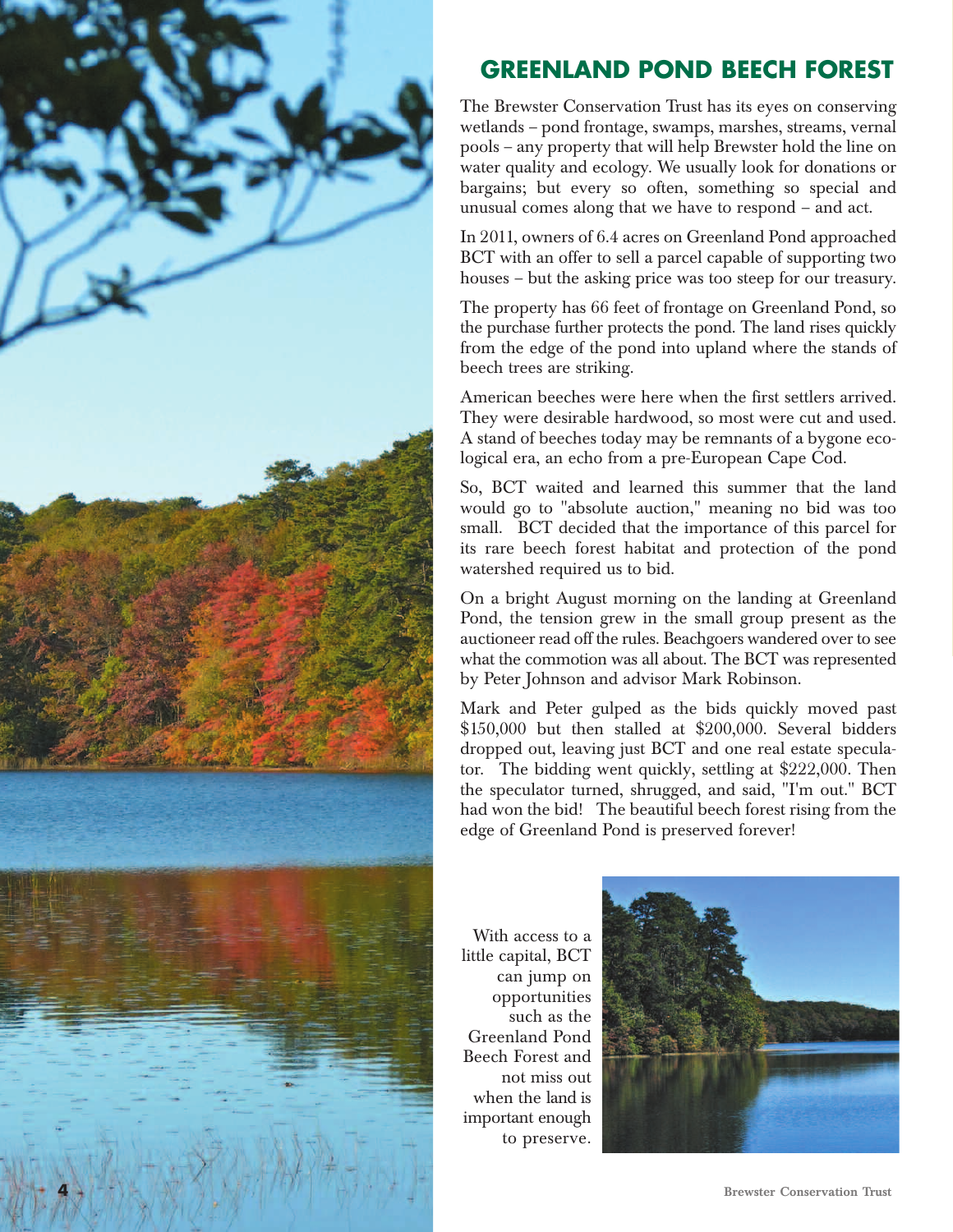## **BREWSTER CONSERVATION DAY - July 14, 2012**

It was a big day! The first (of many we hope) Brewster Conservation Day drew more than 300 visitors to exhibits at Drummer Boy Park and trails in all corners of Brewster. The purpose of the daylong event was increase the public's awareness of Brewster's unique natural resources and the value in protecting them.

More than 250 people visited Drummer Boy Park where there were exhibits for all ages. Children flocked to AmeriCorps' puppet show on conservation and recycling and, of course, to the Fire Department's ladder truck. Visitors tasted Brewster oysters raised on the Town's shellfish grants. Other popular exhibits included IFAW, Barnstable County's mobile marine lab, and the Cape Light Compact – nearly 20 exhibits in all!



Puppet Show

BCD featured tours guided by area naturalists of eight sites around town, including BCT's newly opened Eddy Sisters Trail at the Community garden, Huckleberry Hill, Namskaket Marsh and Crosby Mansion, and Eagle Point in the Punkhorn.



Trail Guide Beth Finch led hikers at the Punkhorn Parkland

The Day was sponsored by the Brewster Conservation Trust and the Town of Brewster (Natural Resources Department and Conservation Commission) with the collaboration of many other local groups. Several Brewster businesses donated lunch for all the BCD volunteers. All funding came from donations to BCT.

BCD's success has spurred the organizers to start thinking about next year's event and developing a AmeriCorp's and the total text year's even<br>Puppet Show **and Walking guide to Brewster trails.** 

## **2012 CONSERVATIONISTS OF THE YEAR**

John and Carol Ericsson were honored at the Annual Meeting in August for their donation of a 2.3-acre building lot on Tubman Road to BCT.



John Ericsson signing papers with his wife Carol, along with Mark Robinson looking on

Not many landowners are willing to part with a buildable lot on Cape Cod, but as Carol said, "I could not stand the thought of looking over and seeing a large house in our side yard. This historic property deserves much better than that." She formerly kept sheep to provide wool for her many projects. The sheep are gone, but the land will maintain its rural character forever.

The property is part of the Tubman Farm, which served several generations of that venerable Brewster family for most of the twentieth century. Historic Tubman Road follows an ancient trail from the south side of Cape Cod to the herring run.

Members of the Tubman family, who still live in the neighborhood, attended BCT's deed-signing ceremony with their friends the Ericssons. Phil Tubman, who grew up in the

house, was there with his daughter Sara, along with Sandra Tubman and Sandra's grand-daughter Ivy, a Brewster Bayskipper.

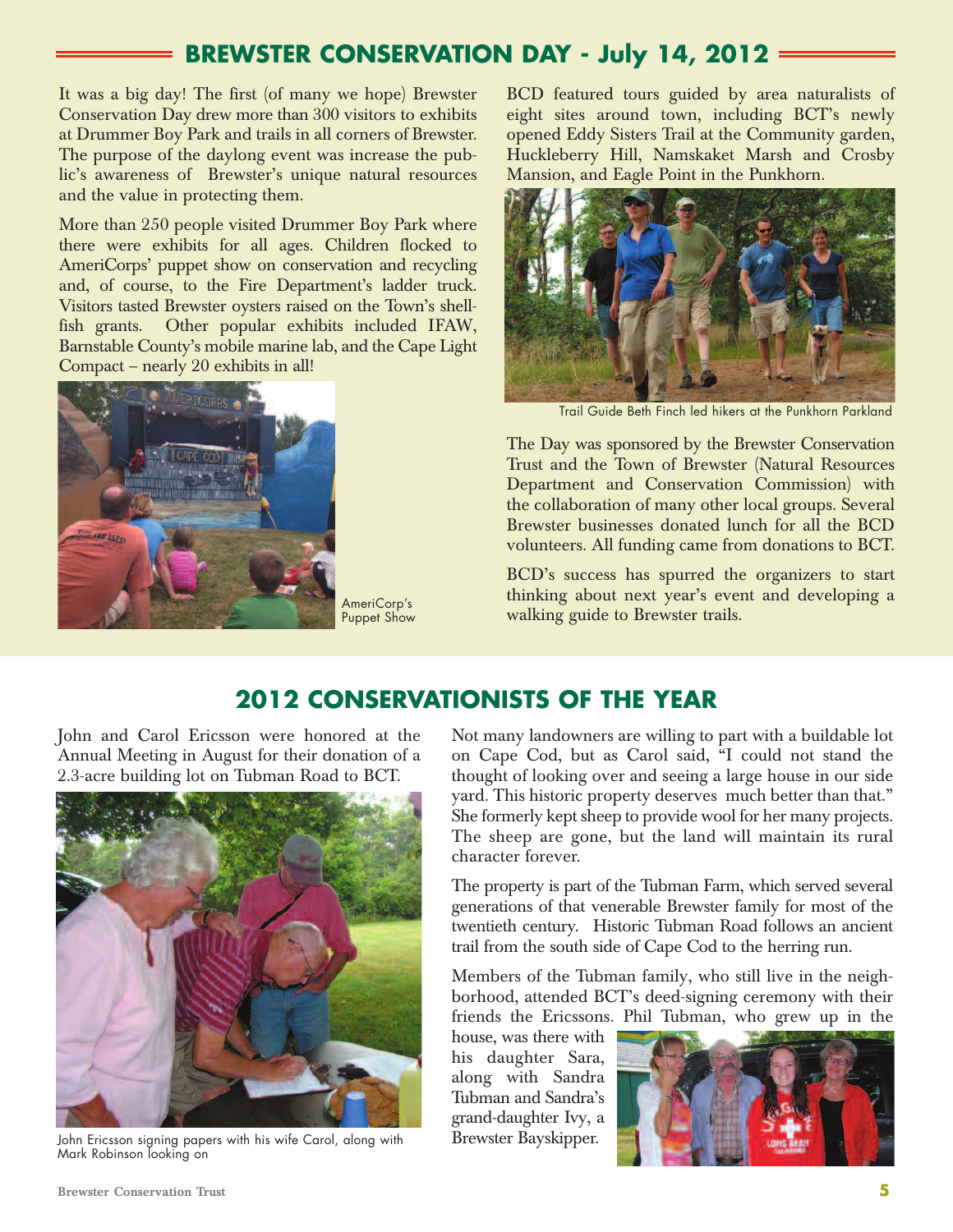## **Stephen C. Erickson (1938 – 2012)**

Steve Erickson, chair of the Land Stewardship committee and trustee of the Brewster Conservation Trust, passed away suddenly on September 27, 2012.

Steve came into the life of the Brewster Conservation Trust at a time when we needed his talent, dedication and work ethic. Steve, a retired Navy investigator, was just what we needed to keep track of the over 150 parcels of land the Trust has acquired since its inception.



For each property a book describes the land and contains the deed, maps, town plot identification, photos, as well as observations about the property itself. Steve took on the job of reviewing, page by page, the over 100 books, assigning them to volunteers for inspection, and following up on issues found on the properties.

Steve was regular on monthly Trust workdays to clean up properties or remove invasives. He christened them "work parties," and his enthusiasm was boundless. Steve was usually the first to arrive, and the last to leave… "Just going to finish up this section…" as we all petered out. Often he had a tee time the same afternoon. As his son Todd said in his eulogy, "You could trust Steve, when he said he was going to do something, he did it."

Steve gained his love of the outdoors growing up in Sonoma County, California where he spent summers swimming, canoeing and exploring. He later inspired his children and grandchildren to treasure the outdoors, leading them on hikes and fishing trips throughout their lives.

We are grateful that Steve turned his love of the outdoors into a vital role in the Trust. We will miss this champion of land management and all-around nice person.

## **BREWSTER WINS TWO ENVIRONMENTAL AWARDS**



Chris Miller, Dept. of Natural Resources, Town Manager Charles Sumner, and selectmen Dan Rabold and Peter Norton accept the Tsongas Award.

#### **Paul Tsongas Environmental Excellence Award**

In October, the Association to Preserve Cape Cod awarded its Paul Tsongas Environmental Excellence award to Brewster in a ceremony in recognition of the town's commitment to environmental protection and its numerous natural resource preservation initiatives:

- restoration of the Stony Brook Marsh
- adoption of the Natural Resource Protection zoning
- integrated water planning
- successful record of working with BCT and other partners in preserving hundreds of acres of open space to protect water resources and wildlife habitat.

Town Manager Charles Sumner noted that the hard work and contributions of many boards, committees and town meetings has resulted in the protection of so much land around waterways that Brewster may be able to avoid town-wide sewers.

#### **The President's Coastal America Partnership Award**

The creatures of the Stony Brook Marsh and the alewives making their annual fresh water trek should be grateful for easier access to Stony Brook. In a ceremony at the Cape Cod Museum of Natural History in September, The President's Coastal America Partnership Award was presented to the Stony Brook Project Team for its work in restoring and preserving coastal ecosystems and addressing critical environmental issues. The Stony Brook Team is one of only six recognized nationally this year and the only one from the northeast. The team included state and federal agencies as well as the Association to Preserve Cape Cod and its herring monitors, the Brewster Department of Natural Resources and BCT for their efforts to preserve and restore the habitat within the Stony Brook watershed.

The Stony Brook project was funded by a federal stimulus grant to NOAA and the town of Brewster. The initial project was restoration of tidal flow to Stony Brook marsh through replacement of the fourfoot culvert with an 18-foot culvert.

Altogether, 41 acres of salt marsh will be restored, 3,000 linear feet of herring run will be improved and fish passage to 386 acres of spawning habitat in five ponds will be restored.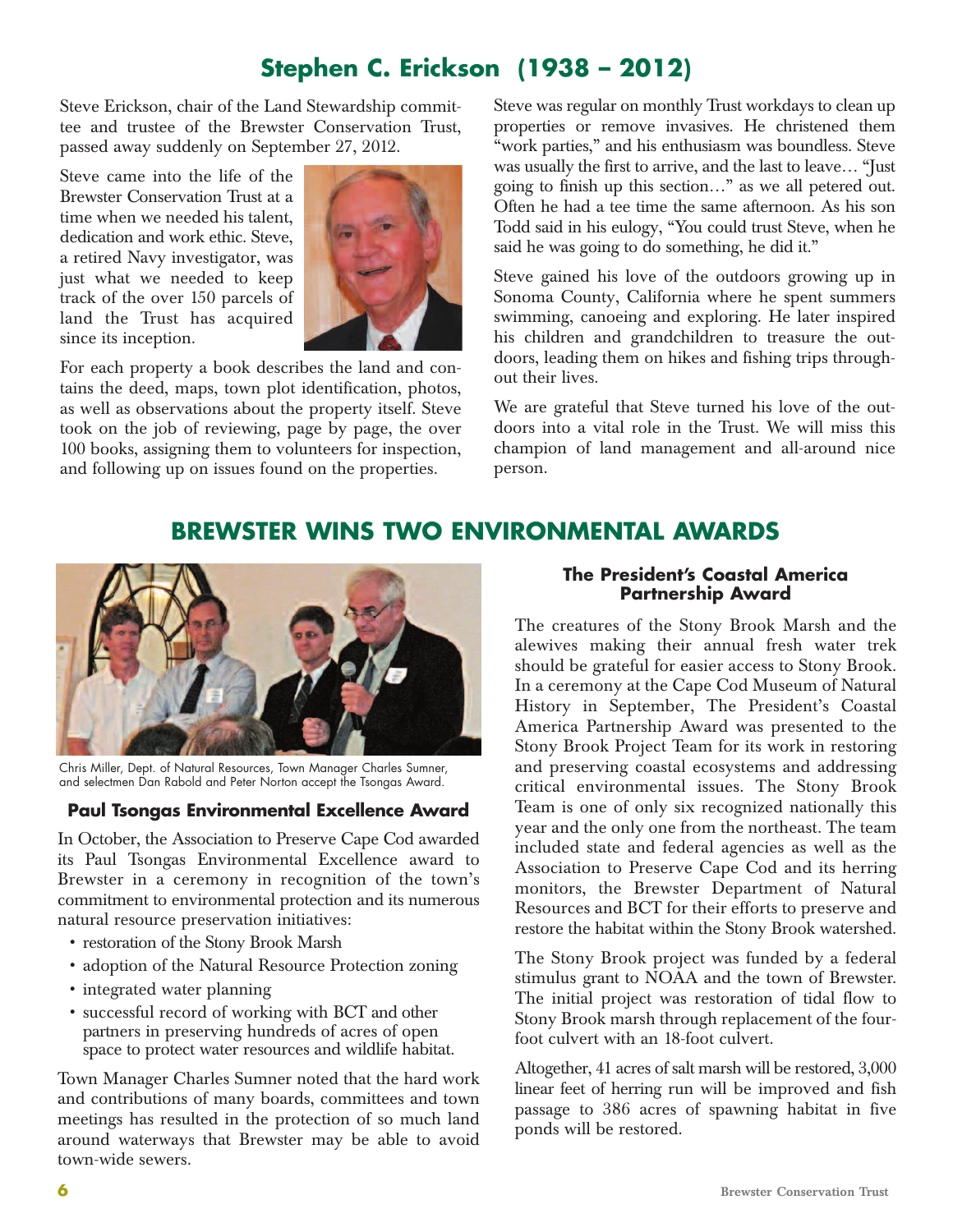## **JOIN THE LAND MANAGEMENT TEAM**

Becoming a BCT land steward requires a willingness to work and a love of the outdoors.

Do you respect the natural environment and want to protect it? Do you like to explore new areas? Learn to be a Land Steward for BCT. Land Stewards visit Trust properties and maintain records for each parcel.

Land Stewards also gather the third Thursday of each month at 9 a.m. to maintain Trust properties with clippers, pruners, mowers and saws. All are welcome.

Email Pat Bertschy at rcb13@verizon.net to confirm the day before.



# **Contributions to BCT**

## **Memorials and bequests**

What could be a more appropriate way to honor the memory of a loved one than to give a donation to the Brewster Conservation Trust "in lieu of flowers"? BCT welcomes memorials and records them in our newsletter. The address to be used for that purpose is P.O. Box 268, Brewster, MA 02631.

We also welcome bequests which may be made in several ways. For guidance on planning a bequest or gift, contact Mark Robinson of The Compact of Cape Cod Conservation Trusts at 508-362-2565 or mark@thecompact.net.

#### **In Memory of**

**James Altavesta** Suzanne Knowles

**Anna Campbell** Claudia Cassone

**Hilda Cash** H.D. Cash

**Florence Dunn** Pam Rosenbluth

#### **Steve Erickson**

Alan and Kathleen Airoldi Charlie and Freddi Ashby Janet and Neil Bantly Pat and Bob Bertschy Gen. Richard Beyea Jan de Boer Allan Brackett Ann and Bill Brown Kay and Jim Burrier Susan and Elliott Carr Marian Cawley Mr. and Mrs. Harry Christopher Ken and Lynn Cline Franklin Coursen Carol and James Cranford Leonard Cuneo David Dickens Pat Eggers and Chris Kenney Sylvia Erikson Nellie Grant Linda Hill Heidi S. Hooper

**Steve Erickson** Sally and Charles Jacob Peter and Ellie Johnson The Larkin Family Robert Magnuson Jeanne and Bob McCullagh Elizabeth and Gilbert Merritt Hal Minis and Pat Hughes Helen and Bill O'Donoghue Karnig and Diana Ovian Lynn Prescott Janet and David Pyne Don and Anne Ricther Louis Salaber Satucket Farm Stand Orin and Nancy Segall Richard and Jean Snopkowski Gaye Stuart John and Jean Sweeney K. H. Udall Dorothy Walsh Susan and Chris Warren The BCT Land Stewards

**John and Kristi Hay** Donald Schall Mr. and Mrs. G. James Twite

**Mike Hentschel** Anthony Pires

**Bob Ker** Arthur and Sylvia Stringer

**Richard Lazarus** Ellen L. and Leonard B. Farrell

**Heather Casey Milano** Anne and Phil Wise

**Werner P.B Plaut** Marianne Plaut

**Joanne Reich** Kevin Reich

**Betty Roberts Ritter** Barbara and Ellis Baker

**Buck and Eleanor Rodgers** Derek Halberg and Christy Johnson

**John J. Sullivan** Hilary and Steven Hickok

**Thorp Wolford** Bob Finch

#### **In Honor of**

**Taylor Boas, Heidi Boas** Robert and Suzanne Boas

**John and Carol Ericsson** Beth Finch

**Samuel J. Feher** Michael and Gayle Feher

**Joyce J. Jensen** Jacqueline Jensen

**Metz family** Trish Metz

**Elizabeth Taylor** Jim Monahan